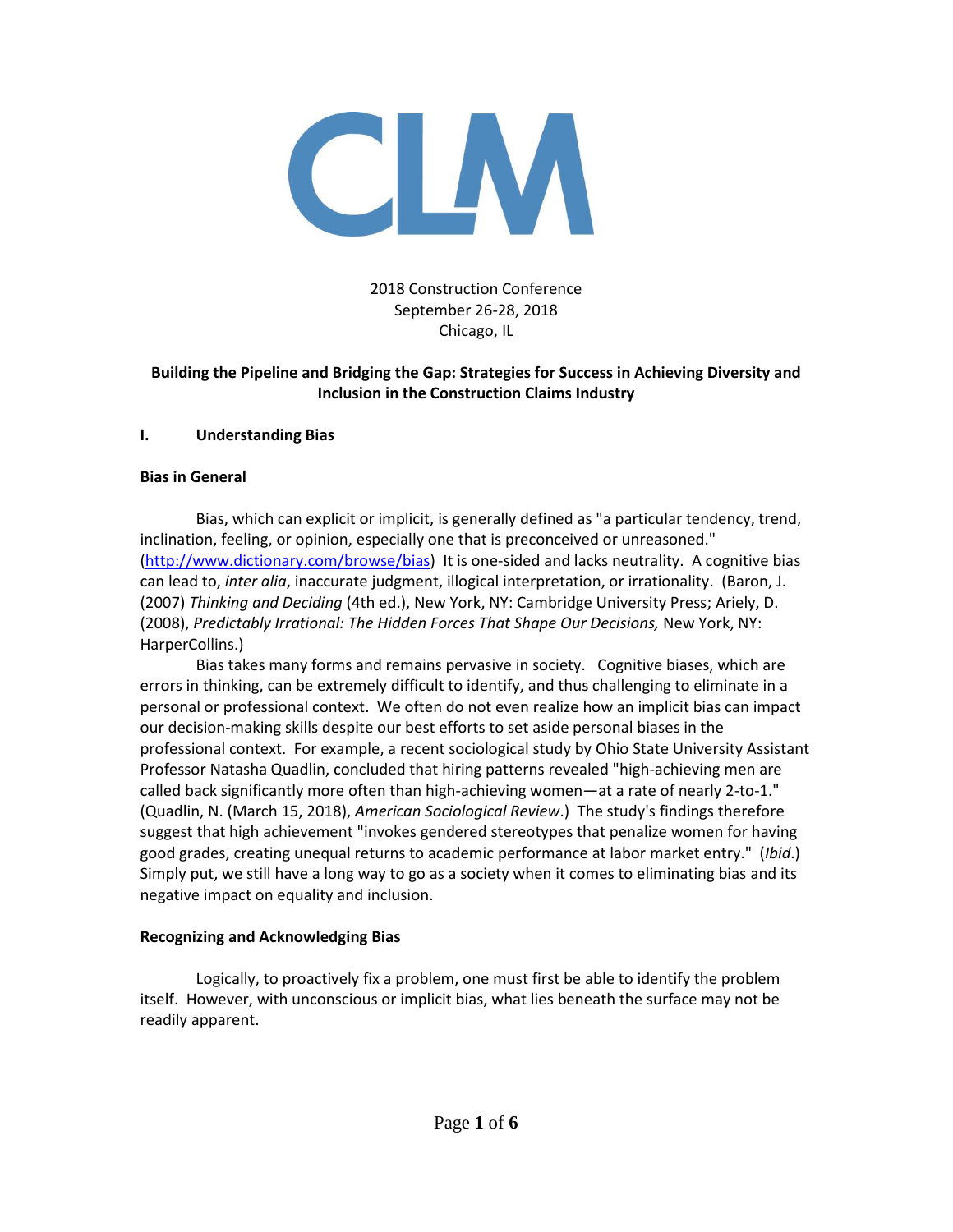One tool, "Project Implicit"- a joint effort by psychologists at Harvard University, the University of Virginia and the University of Washington - provides Hidden Bias Tests, also known as Implicit Association Tests, which measure unconscious bias and can be found at: <https://implicit.harvard.edu/implicit/takeatest.html>

Recognizing one's own implicit biases is a key first step to addressing them, and the Implicit Association Tests provide one method for identifying a potentially harmful bias.

## **II. The Difference Between Diversity and Inclusion**

Understanding the difference between the notions of diversity and inclusion is nuanced, but important. "Diversity can bring many organizational benefits, including greater customer satisfaction, better market position, successful decision-making, an enhanced ability to reach strategic goals, improved organizational outcomes, and a stronger bottom line." (Riordan, C. (June 5, 2014) *Diversity Is Useless Without Inclusivity*; Harvard Business Review.) Inclusivity, then, is the deliberate act of putting diversity to work, resulting in "an atmosphere in which all people feel valued and respected and have access to the same opportunities." (*Ibid*.) Therefore, diversity can be seen as the means to an end, with the end being the ultimate goal of creating an inclusive workplace.

# **Why Diversity and Inclusion Matter**

To begin with, numerous federal and state regulations aim to eliminate discrimination in the workplace. For example, the Civil Rights Act of 1964 created federal protections from discrimination relative to certain classifications such gender, race, age (40 or older), religion, national origin, pregnancy status, veteran status, and disability. (Pub. L. 88–352, 78 Stat. 241.) Several states nationwide have also implemented stricter laws protecting classifications such as, among others, gender identity, sexual orientation, marital status, or political affiliations. (See, e.g., Cal. Gov. Code § 12940(a).) Thus, in many cases, elimination of bias is necessary to comply with the law.

What is more, however, the elimination of bias in favor of promoting diversity and inclusion is simply good business practice. According to a recent study by McKinsey & Co., "companies in the top quartile for gender or racial and ethnic diversity are more likely to have financial returns above their national industry medians. Companies in the bottom quartile in these dimensions are statistically less likely to achieve above-average returns." (Hunt, V. (January 2015) *Why Diversity Matters*; McKinsey & Co.) More specifically, the McKinsey study revealed the following:

- "Companies in the top quartile for racial and ethnic diversity are 35 percent more likely to have financial returns above their respective national industry medians.
- Companies in the top quartile for gender diversity are 15 percent more likely to have financial returns above their respective national industry medians."

Therefore, diversity is not merely a noble aim, it is good for business.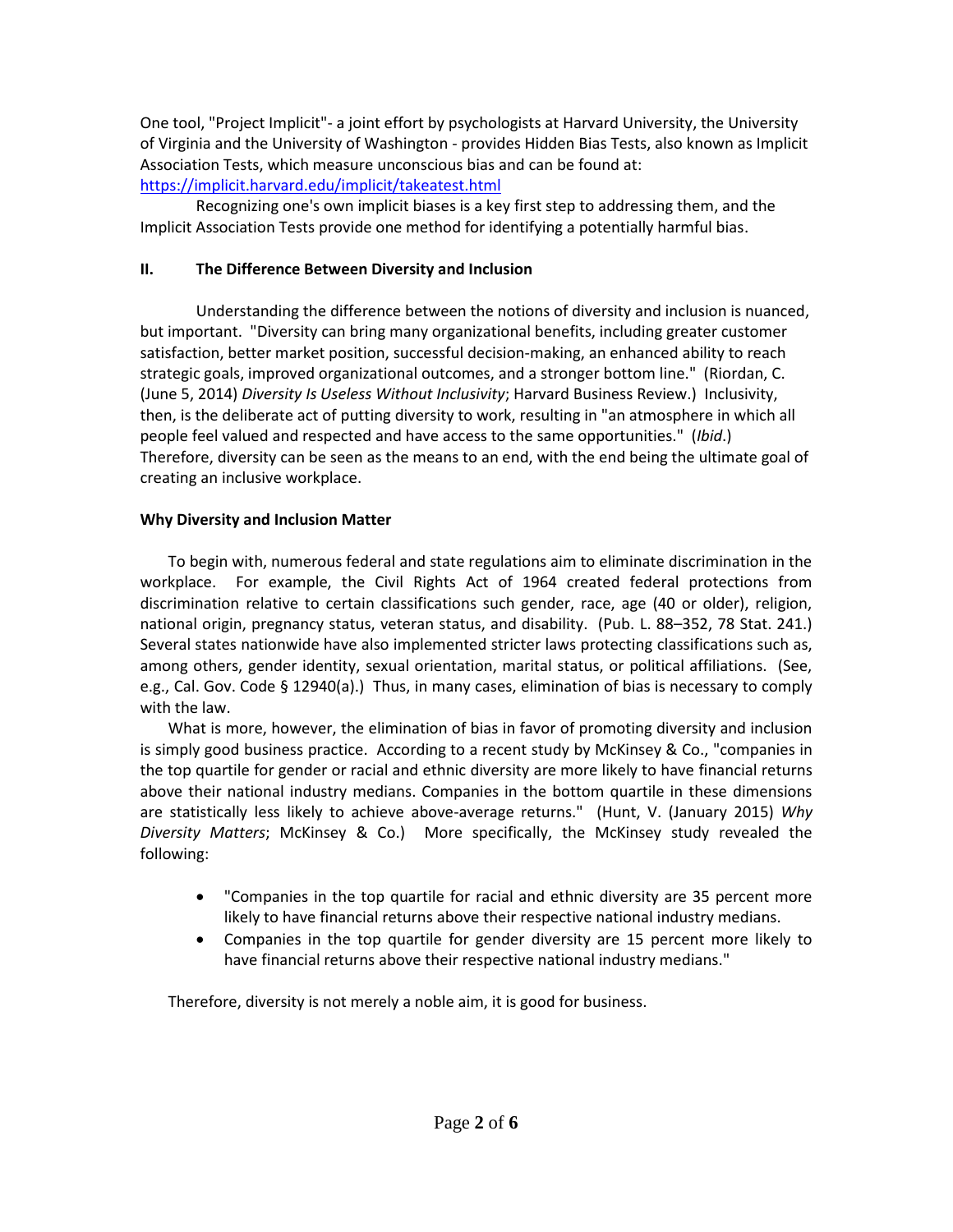#### **III. The Potential Workforce Crisis in the Construction Claims Industry**

#### **The Anticipated Talent Shortage**

Most often referred to as "Generation Y" or "Millennials," persons born between 1982 and 1999 have now surpassed Baby Boomers as the largest living generation in the United States. In fact, the Bureau of Labor & Statistics (BLS) estimated that by 2025, they will provide nearly 75% of the national workforce. Unfortunately, studies indicate that they do not consider the insurance industry to be an attractive career choice, and so attracting the best and brightest is an uphill battle for an aging workforce. It is an issue that must be addressed, as it is estimated that the insurance industry will lose approximately 1.3 million people by 2028 due to the retirement of the Baby Boomers, according to the BLS, and a shortage of labor supply in the insurance industry is anticipated as early as 2020. However, there are very few full-time university-level programs specializing in risk management and insurance in the United States. In addition, according to the Insurance Journal, over half of Millennials believe the insurance industry is "not innovative," and two-thirds consider it to have a "poor public image," thus creating a potential crisis in the construction claims industry due to a talent pool shortage.

#### **Bringing the Best Candidates in the Door**

Despite Millennials' possible perceptions otherwise (they also have their biases to overcome, after all), a career in the insurance industry, and in construction claims, is typically known to offer flexibility and good work-life balance, both of which directly correlate to higher rates of job satisfaction. As a matter of fact, studies indicate that younger workers value job flexibility substantially higher than salary considerations. There is, however, a reputation that claims industry professionals are overworked, making it highly unattractive for the most qualified candidates as a career choice. To counter that argument, a firm is well-served to make better use of Generation Y's unique skillset – their ease and familiarity with current technology and communication tools – and offer benefits such as flex-time and telecommuting in return.

Moreover, emphasizing workplace diversity and inclusion pays dividends. According to a 2017 study by the Institute for Public Relations, "47 percent of Millennials consider the [diversity and inclusion] of a workplace an important criterion in their job search compared to 33 percent of Gen Xers and 37 percent of Boomers." (Kochhar, S. (December 4, 2017) *Nearly Half of American Millennials Say a Diverse and Inclusive Workplace is an Important Factor in a Job Search*, Institute for Public Relations.) In fact, according to a 2015 study by PwC, a startling 86% of female Millennials consider a prospective employer's policies on diversity and workplace inclusion as an important factor in a job search. Thinking outside the box is necessary to effectively encourage the most talented applicants to consider a career in the construction claims industry.

One strategy to improve the construction claims industry's messaging is to begin outreach out to the future generation of workers at a much younger age, such as participating in career fairs at the elementary or high school levels, to tout the prospect of gainful employment in an industry that values diversity and work-life balance. Social media, now a standard component of managing a firm's brand image, has also proven to be an effective method to recruit qualified candidates at a lower cost but is typically not adequately utilized from a recruiting standpoint. It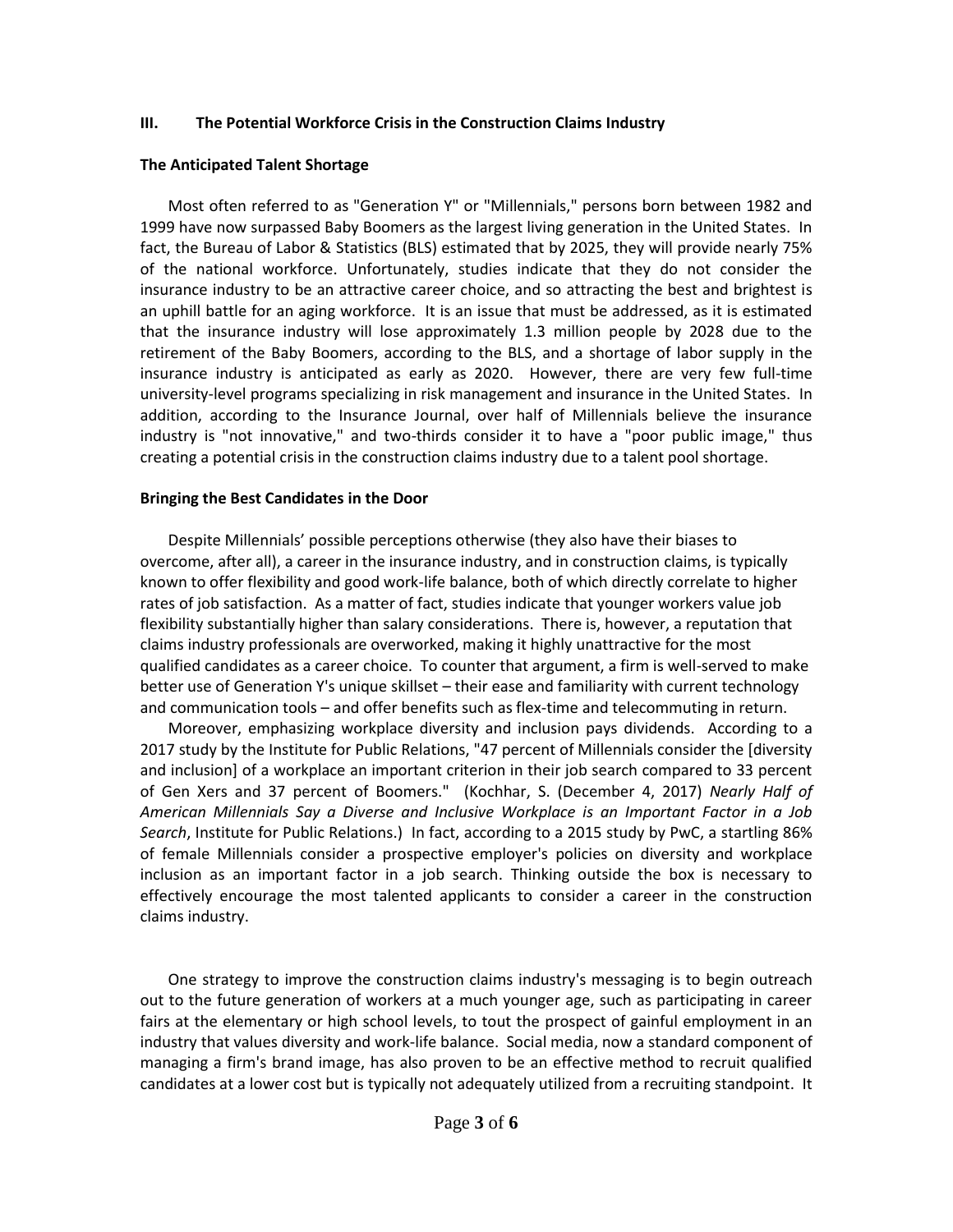is typically thought to be more useful from a customer/consumer perspective, rather than selling a career to a talented prospective employee, and that conception must change. Companies must also improve efforts to emphasize and market the value of diversity as a corporate culture, not only to better identify with and serve their clients, but also to attract the talents of the next generation of construction claims professionals and attorneys.

### **Avoiding Costly Turnover**

Human capital is an investment and a corporate asset. Once an employee is in the door, successfully mentoring and maintaining that employee is the next key step. A 2012 study in the Journal of Business and Psychology concluded that a company loses up to \$9,000 to replace an employee who works less than one year and up to \$47,000 to replace an employee that stayed three years or more. In-house training programs are imperative, though they have fallen off in recent years. The industry should revisit that practice given the lack of universitylevel instruction available in the claims handling industry. In-house training programs provide new hires with necessary tools to hit the ground running and to set them up for success.

In addition, a business that advertises an inclusive workplace, a flexible work schedule, work-life balance, and access to the most current technology and communication tools, must live up to that promise. It may require a change in the way of thinking for many, especially at the most senior level, but it is imperative to foster long-term corporate growth and profit. Firms must do more than "talk the talk" to avoid costly high employee turnover.

At the end of the day, the notion of hiring the most talented employees in an industry revolving around the resolution of claims is pointless unless those employees are adequately provided with the tools to properly evaluate a case. Identifying and mitigating bias is a key component of that toolbox, and a component of in-house training programs should include the development of these skills, as bias can negatively impact the resolution of claims.

# **IV. Bias in the Claim Resolution Process**

# **Biases Impact Claim Resolution**

The personal biases of litigants claim handlers, or attorneys can significantly impede the efficient resolution of disputes. Even impartial neutrals such as mediators or arbitrators are not immune to feeling and even exhibiting more sympathy toward one side than the other.

For example, a 2006 research study involving 600 cases in Albuquerque, New Mexico concluded that "[while some…variation was due to other 'case characteristics,' such as the claimant being a lawyer or represented by a lawyer], the mediated outcomes for minorities were less favorable than for non-minorities." (Hoffman, D., et al., *Mediation: A Practice Guide for Mediators, Lawyers and Other Professionals* (Massachusetts Continuing Legal Education 2013) at p. 233, citing Herman M. et al., *An empirical study of the effects of race and gender on small claims adjudication and mediation*. In: Alfini J. et al., editor. *Mediation theory and practice*. 2nd ed. New York: LexisNexis; 2006.)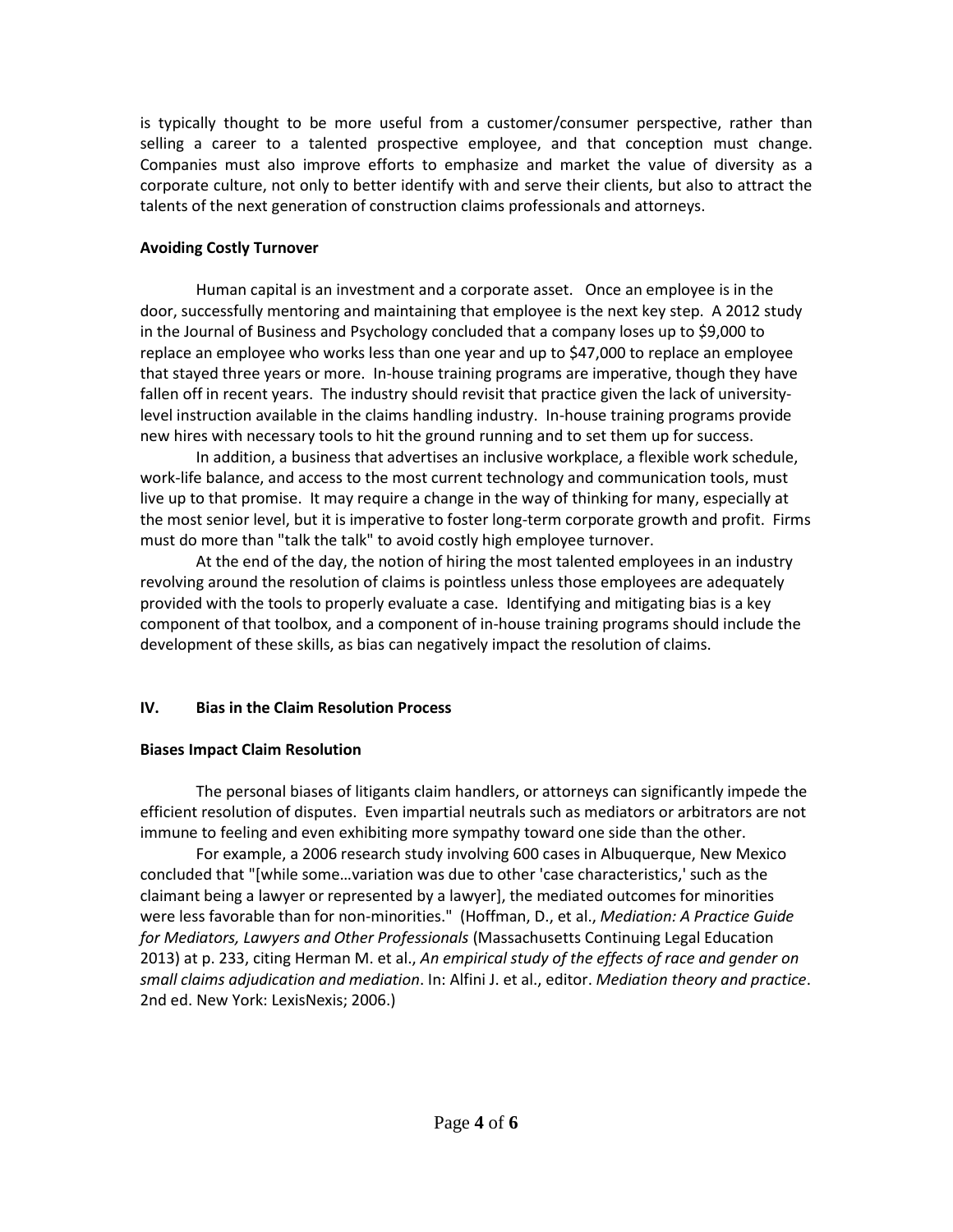It specifically found that "minority disputants received less money than non-minority litigants in adjudicated cases and mediated cases, with the latter being 'more pronounced.'" (*Ibid*.) Therefore, even with a so-called "neutral process" like mediation, implicit bias can impact fairness and successful, expedient resolution.

# **V. Strategies for Mitigating Bias in Settlement Negotiations**

All parties to mediation or any settlement negotiation in which bias may negatively impact the resolution process can benefit from thorough advance preparation. As an example, Massachusetts mediators David A. Hoffman and Katherine Triantafi llou, authors of the book *Mediation: A Practice Guide for Mediators, Lawyers and Other Professionals* write in their chapter on "Cultural and Diversity Issues in Mediation and Negotiation":

"Cultural competence involves more than freeing our minds of bias—it requires affirmatively seeking to understand the people we encounter in the mediation process and elsewhere. Curiosity is key. If participants are from a country or ethnic group outside your experience, spend some time reading about that culture. If the person's background or ethnicity is not apparent, do not be afraid to ask background questions that will aid your work. Avoid stereotypes—for example, do not assume that all people from a particular country or culture are likely to have the same negotiating style." (Hoffman, D., et al., *Mediation: A Practice Guide for Mediators, Lawyers and Other Professionals, supra,* at p. 245.)

This advice applies not just to mediators, but also to claim handlers, attorneys, and even litigants themselves. However, with respect to litigants for whom the negotiation process is particularly personal, setting aside one's biases can be challenging request.

To that end, Hoffman and Triantafillou also counsel that in addition to research and preparedness, directly confronting bias during the negotiation process itself may be called for. (*Id.* at 246-247.) Another strategy for eliminating bias proposed in an article penned by professors at Carnegie Mellon University and University of Texas at Austin proposes having the parties "see both sides", so to speak:

"In the literature on debiasing, one type of intervention stands out as effective against a wide range of biases.

This involves having subjects question their own judgment by explicitly considering counterarguments to their own thinking. For example, Slovic and Fischhoff (1977) found that the hindsight bias was reduced when subjects were instructed to provide reasons for why events other than those that occur could have occurred. Koriat, Lichtenstein, and Fischhoff (1980) found that overconfidence was reduced when subjects listed counterarguments to their predictions. They concluded that 'overconfidence derives in part from the tendency to neglect contradicting evidence, and that calibration may be improved by making such evidence more salient' (Koriat et al. 1980, 113)." (22 Law & Soc. Inquiry 913, 916.)